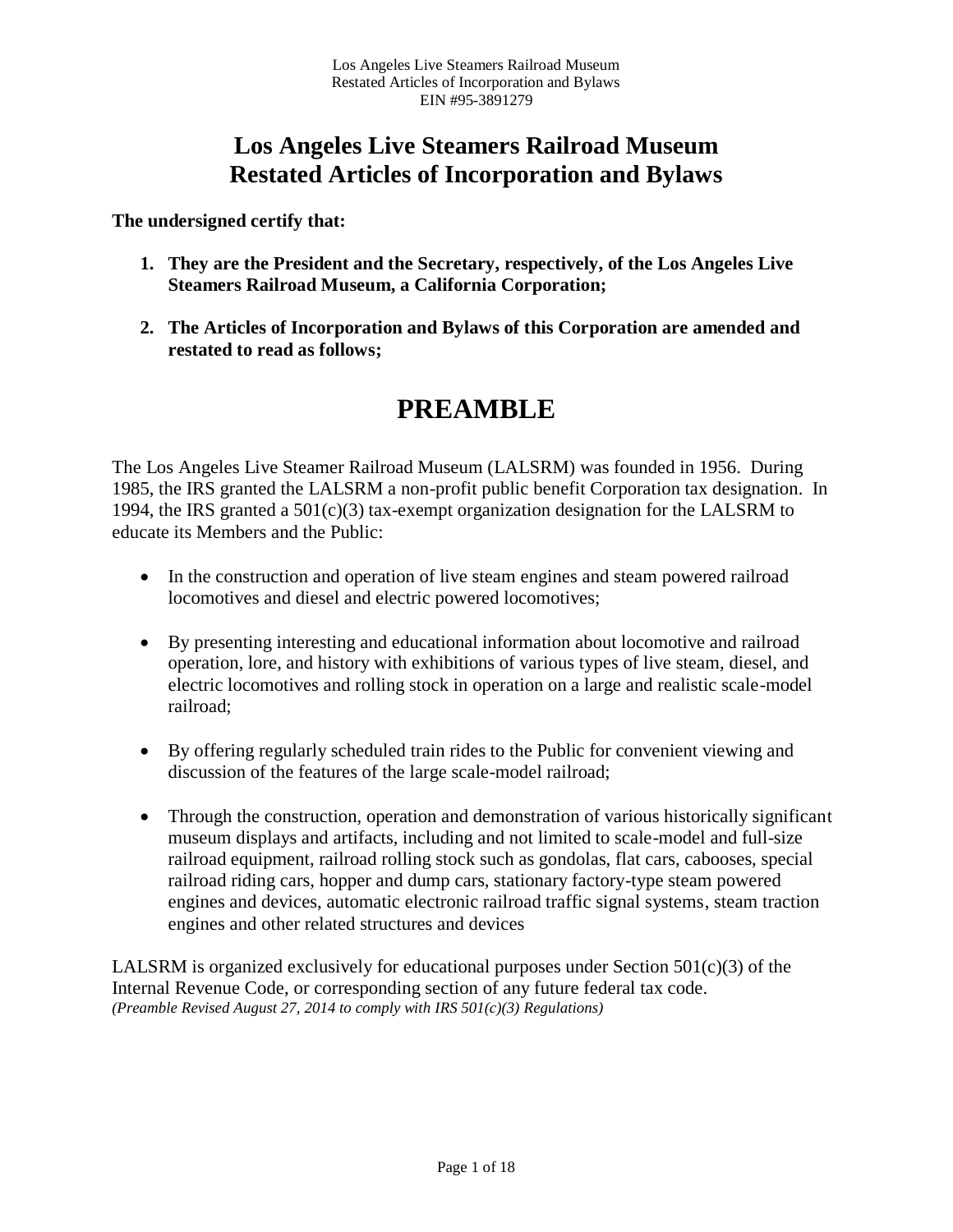# **ARTICLE I GENERAL MEETINGS OF THE MEMBERSHIP**

### **Section 1 - Place of Meetings**

All Meetings of the Membership shall be held at the corporate facilities located at 5202 Zoo Drive, Los Angeles, California, 90027. Meetings may be held at another location when approved by the Board of Directors. *(Amended November 6, 2000)*

# **Section 2 - Annual General Meeting**

An Annual General Meeting for the purpose of voting for new Members of the Board of Directors, to consider reports from the Board of Directors on the affairs of the Corporation, and to transact such other business as may be properly brought before the Membership, shall be held on the third Saturday of November of each year if not a legal holiday, and if a legal holiday, on the fourth Saturday of November. The time of the Meeting to be determined by the Board of Directors.

# **Section 3 - Special General Meetings**

A special General Meeting may be called by the Board of Directors or by a written petition signed by not less than five (5) percent of the voting Membership.

# **Section 4 - Date of General Meetings**

Except as otherwise specified by the Board of Directors, General Meetings of the Membership shall be held on the third Saturday of each month. *(Amended November 6, 2000)*

#### **Section 5 - Notice of Meetings**

Notice of the Annual General Meeting and any regular General Meeting or a Special Meeting at which a vote of the Voting Membership will be required shall be given to each Member by a notice sent no less than ten (10) days in advance of the meeting by any of the following means: electronically with return receipt requested; by regular U.S. Mail; by posting of said Notice in the Monthly LALSRM Newsletter. Notice shall be given by the Secretary or an alternative appointed by the Board of Directors. Each notice shall set forth the time and location of the meeting and shall describe the items requiring a vote of the Voting Members.

# **Section 6 - Quorum for Annual General Meeting**

Not less than twenty-five (25) members, eligible to vote, shall be present in person or represented by absentee ballots to constitute a quorum for the election of new members to the Board of Directors.

# **Section 7 - Quorum for General or Special Meetings of the Membership**

Those eligible to vote who are present, or represented by an absentee ballot, at any duly noticed regular General or Special meeting, except for the Annual General Meeting, shall constitute a quorum to vote on the subjects presented by the Board of Directors and included in the notice to Members of the meeting. *(Amended November 6, 2000)*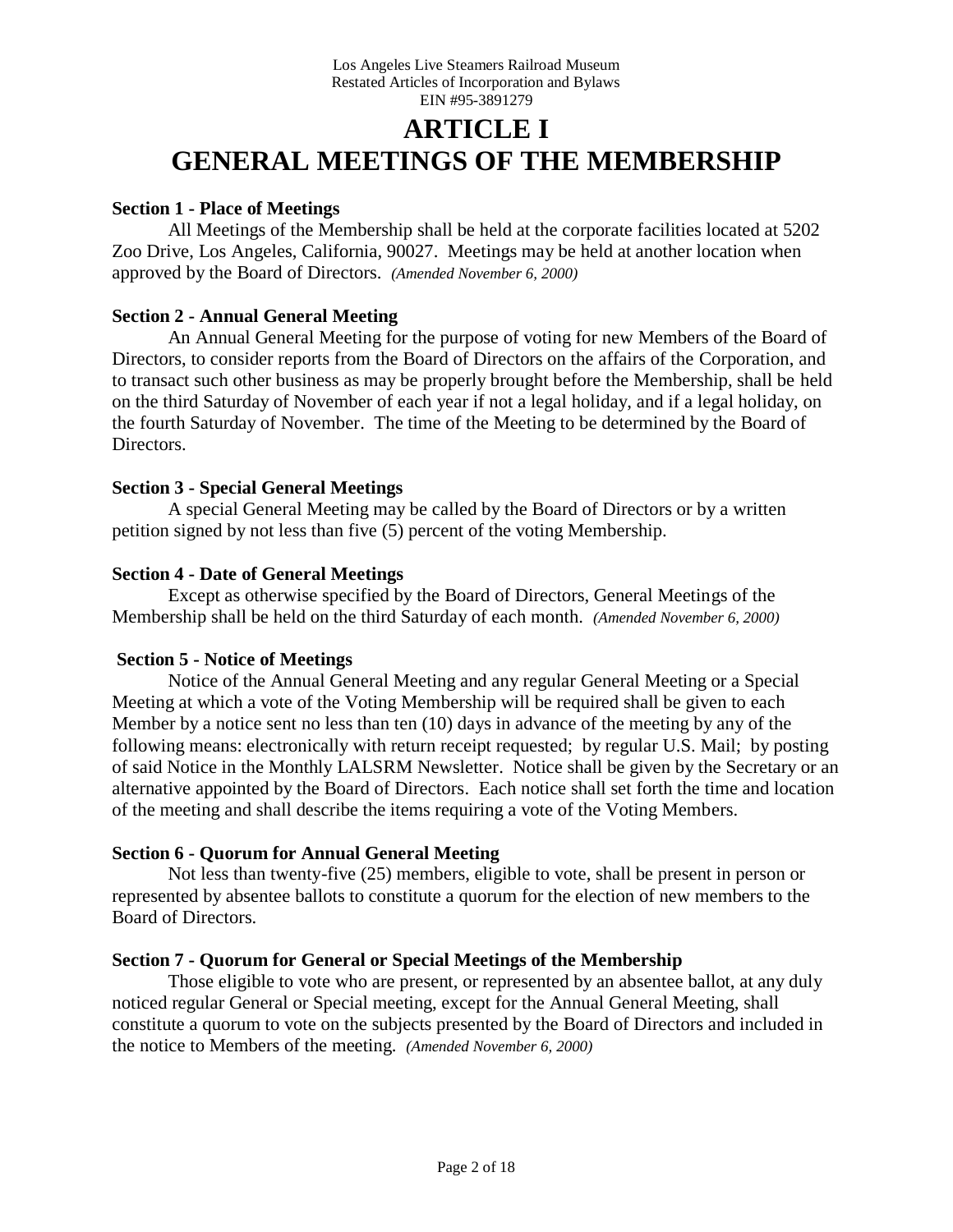#### **Section 8 - Voting Members and Voting Rights**

Each paid-up Resident Member, or Honorary Member, shall constitute the Voting Membership of the Corporation. Each Voting Member shall be entitled to one secret ballot for the election of members to the Board of Directors or one vote on each subject brought before the General Membership for a general vote by the Board of Directors. *(Amended November 6, 2000)*

#### **Section 9 - Majority of Votes**

In all cases, except as otherwise specified, a simple majority of the vote taken shall decide the issue under consideration.

# **ARTICLE II BOARD OF DIRECTORS AND MANAGEMENT**

#### **Section 1 - Powers**

Subject to the limitations of the Articles of Incorporation and Bylaws, and of the laws of the State of California as to the actions authorized or approved by the members of the Board of Directors, all Corporate powers shall be exercised by, or under the authority of, and the business and affairs of the Corporation shall be controlled by, a Board of Directors.

Except in case of repairs or emergencies, any material change to the physical shape of the Club facility, including without limitation, buildings, structures, track layout or Club boundaries, shall be approved by the Voting Membership at a duly called General Meeting or Special Meeting. Any such vote shall comply with the provisions of Article I. *(Amended November 16, 2002)*

#### **Section 2 - Number and Qualifications of Members of the Board of Directors**

The authorized number of Directors of the Corporation shall be eight (8) until changed by an amendment to Article II, Section 2, of these Articles of Incorporation and Bylaws, and adopted by a majority vote of the eligible voters present or absentee at a meeting of the General Membership where the amendment shall be an order of business. For a given year, four (4) Directors will be carried over from the previous year and four (4) Directors will be newly elected.

After completion of a full two (2) year term a Director will not be eligible for re-election for two (2) consecutive years. A Director who is appointed to fill a vacancy on the Board, as provided by these Articles of Incorporation and Bylaws, for a term of more than sixteen (16) months will not be eligible for re-election for one year. Service of less than six (6) months on the Board by an appointed Director shall have no effect on his eligibility for election to the Board the following year. Directors shall be Members in good standing, Resident or Honorary.

#### **Section 3 - Election of Directors**

A. Nominating Committee

Three (3) active and paid-up Resident Members, or Honorary Members, shall be appointed by the Board of Directors to serve as a Nominating Committee. The selection by the Board shall be prior to, and announced at, the August General Meeting. The committee shall canvass the Membership for candidates who express their willingness to serve as Directors if elected and who meet the qualifications of Section 2 above. The committee shall submit a slate of at least eight (8) names of candidates to be presented at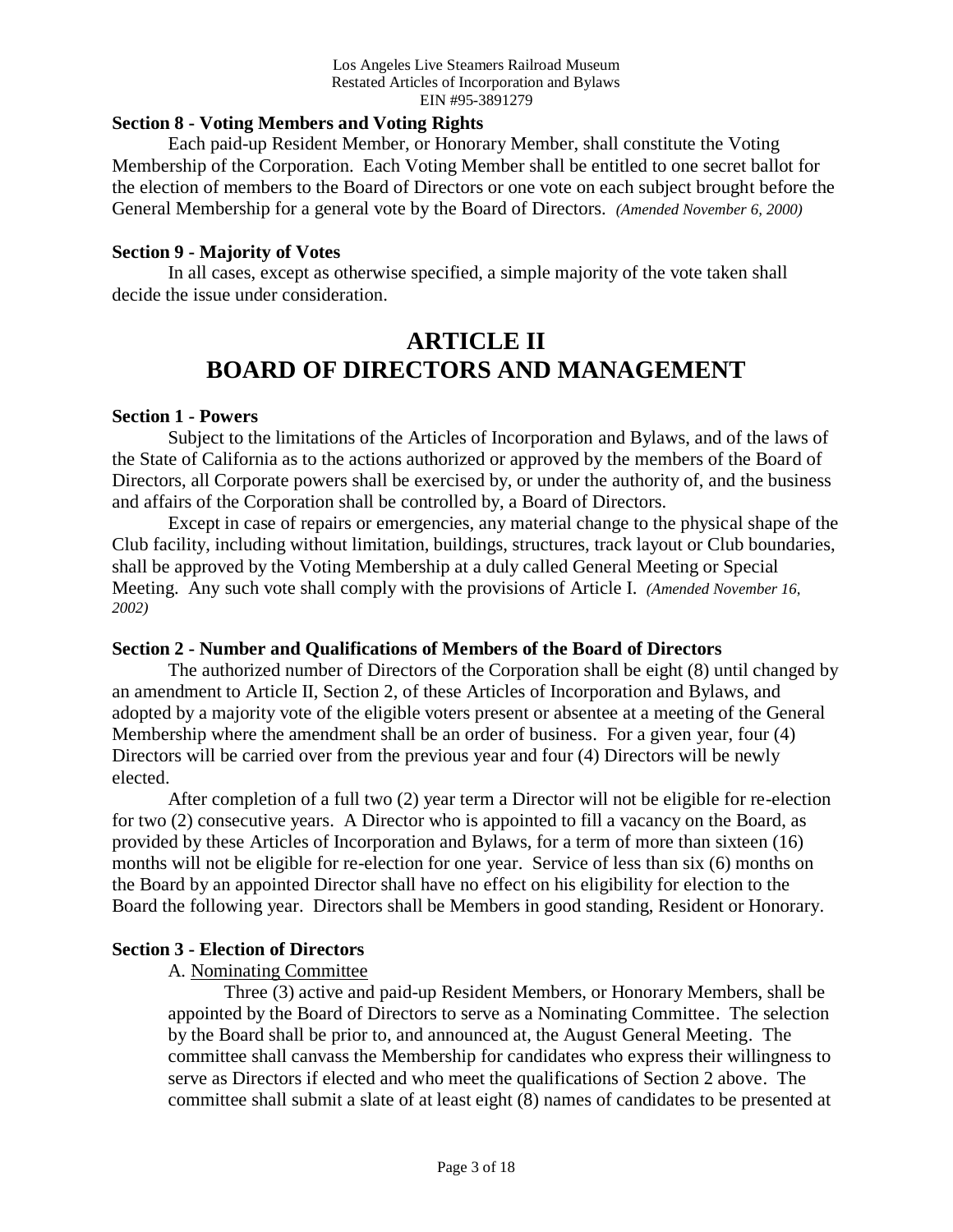the September General Meeting and submitted to the Secretary no later than September 23 of that year.

#### B. Nominations by the General Membership

At the September General Meeting, the President shall open the meeting to nominations from the floor. Each nomination must be seconded and persons so nominated must meet the qualifications of Section 2 above.

# C. Ballots

The Secretary shall prepare ballots containing all ballot measures, the names of all Nominees received from the Nominating Committee and from the floor nominations. Ballots shall be mailed to all voting Members by the Secretary during the first week of November of each year as part of the Meeting Notice in order to permit adequate time for absentee voting. Each ballot shall contain the names of at least eight (8) candidates but no more than ten (10) percent of the total registered membership. Additional ballots shall be made available to those eligible voters present at the Annual Meeting who do not have their mailed ballots with them.

# D. Absentee Ballots

Absentee Ballots may be cast by returning the ballot to the Secretary in a sealed envelope marked on the outside with the word BALLOT, along with the members printed name and signature.

### E. Election of Directors

The vote for four (4) new members of the Board of Directors shall be the first order of business at the Annual General Meeting. Unopened absentee ballots shall be brought to the meeting by the Secretary after verification of the names of the absentee voters as eligible voters.

#### F. Certification of Election of Members to the Board of Directors

An Election Committee, composed of any four (4) Members in good standing who are not candidates on the ballot, shall be appointed by the President immediately after completion of the vote. The ballots of voters present and absentee shall be opened and counted by the Election Committee. After the tally is completed, the results shall be posted for those present to see. The candidates shall be listed in the order of their number of votes with the highest number at the top and the lowest number at the bottom. The top four (4) names shall be declared by the President to be the Directors elect for the following year. The posted list shall be made a part of permanent records of the Corporation. *(Sec. F Amended November 6, 2000)*

#### G. Tenure of Office of a Director

The term of office for an elected Director shall be two (2) years from his installation at the December General Meeting following the election, or until his successor is installed in office.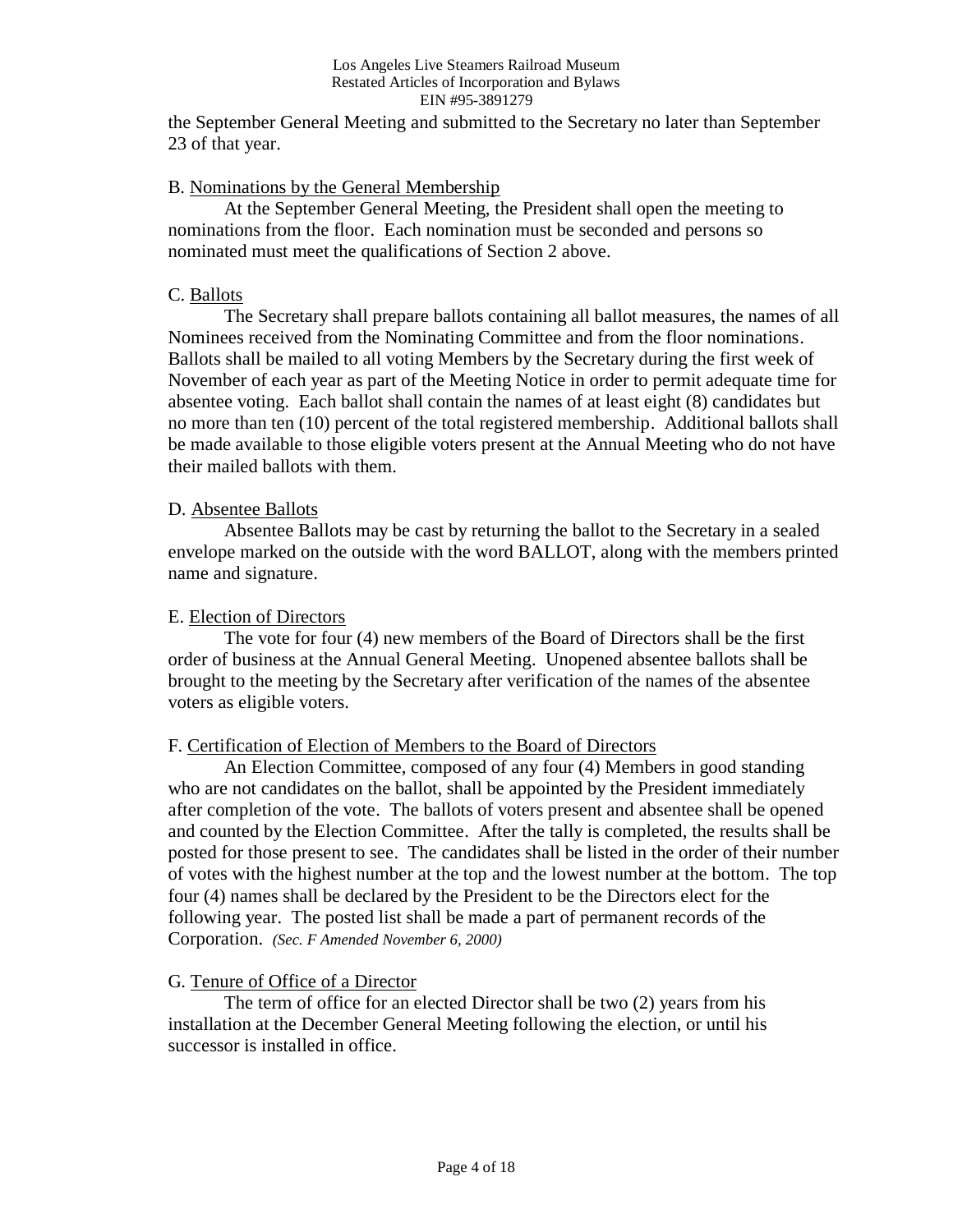### H. Replacement of Directors

In the event of subsequent vacancies on the Board, for any reason, consideration shall be given, for the appointment of successors by the Board of Directors, in the same order of preference as shown by the General Membership in the most recent election of Directors. A quorum shall consist of five (5) Board Members, or all remaining Board Members if less than five remain. A Director so selected shall serve for the remainder of the vacant term.

### **Section 4 - Organizational Meetings of New Board of Directors**

The first organizational meetings of a new Board of Directors shall be held at a convenient time after the election in November and before the General Meeting in December. At the first organizational meeting, the Officers of the Corporation shall be elected by the eight (8) Directors concerned. The results of the election shall be announced and the new Directors and officers installed at the December General Meeting. Additional organizational meetings may be held by the new Board of Directors at its own discretion and as often as necessary, without notice to anyone else, until the time of official installation. The new Officers shall preside at the meetings and minutes may be taken, but no acts, including minutes taken, shall be official business and shall not be recorded in the official papers of the Corporation. Publication of intentions to General Members, or any other means of notification thereof, shall constitute the limit of authority of the new Board of Directors prior to official installation, but ratification of intended acts may be accomplished immediately after installation.

# **Section 5 - Place of Meeting of the Board of Directors**

The President shall announce the place of each meeting of the Board of Directors to the Directors and to any interested Member who wishes to attend. The President shall have the option of limiting the number of visitors to suit the space available, but in no case shall visitors be limited to less than two (2).

# **Section 6 - Date of Meeting of the Board of Directors**

The Board of Directors shall, as far as possible, meet on the second Monday preceding each regular General Meeting. Additional meetings of the Board may be called from time to time as deemed necessary by the President. *(Amended November 6, 2000)*

#### **Section 7 - Separate Special Meetings of the Board**

Special meetings of the Board of Directors shall be called by the President at the request of any two (2) Members of the Board. One-day notice shall be given to each Member of the Board of such Special Meeting.

Telephone meetings of the Board may be arranged in an emergency and business may be transacted provided all Members consent in writing at the next regular Board Meeting. Such written consent shall be included in the minutes of the next regular meeting of the Board of Directors, along with the minutes of the Telephone meeting.

#### **Section 8 - Quorum of the Board of Directors**

A simple majority of the total number of Directors specified for the Board of Directors by these Articles of Incorporation and Bylaws shall constitute a quorum for the conduct of official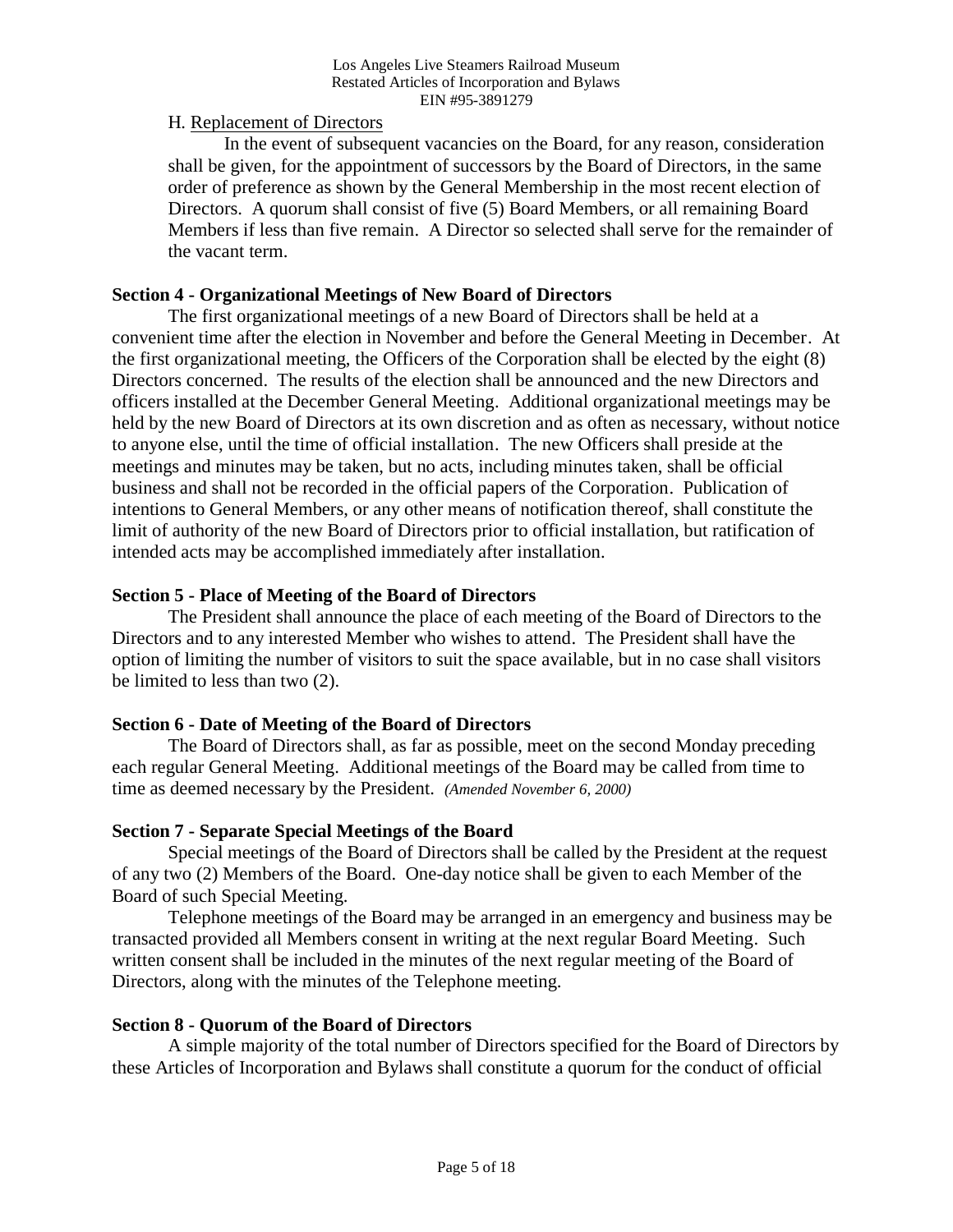business of the Corporation. The President, or official alternate, shall conduct any meeting of the Board of Directors where official business of the Corporation is transacted.

# **Section 9 - Agenda for Meetings of the Board of Directors**

An Agenda covering all points to be presented, received, or discussed at the Board meeting concerned shall be furnished to each Director by the President, or his alternate, prior to assembly for the meeting. The agenda shall list reports from the Secretary, Treasurer, and Chairman of each of the standing committees. Old and New business shall be listed and identified. All current business aspects of the Corporation shall be discussed as much as time permits.

#### **Section 10 - Resignation or Removal of Directors**

Any Director may resign from the Board of Directors at any time by giving written notice to the Secretary of the Corporation. Any such resignation shall take effect at the date of receipt of such notice by the Secretary or later specified therein. Any Director may be removed from the Board by a recall vote of the General Membership at any General Meeting when advance notice of such intent has been made at the previous General Meeting by presentation of:

- (i) A recall petition signed by a majority of the eligible voters of the Corporation, or,
- (ii) A resolution by a majority of the Board of Directors.

Recall shall be effected upon a two-thirds (2/3) affirmative vote of the Corporation's total eligible voting membership. Voting procedures shall be the same as for the Annual General Meeting.

# **ARTICLE III OFFICERS**

#### **Section 1 - Officers of the Corporation**

The Officers shall be President, Vice-President, Secretary, and Treasurer. The Officers shall be elected by, and from among, the Board of Directors of the year in which the Officers will serve. The offices of President and Vice-President, or President and Secretary, or President and Treasurer, may not be held by one Director. However, the offices of Vice-President and Treasurer may be held by one Director.

#### **Section 2 - Removal or Resignation from Office**

Any officer may be removed from office, either with or without published cause, by a vote of the Directors at any regular or special meeting of the Board of Directors. Any Officer may resign from office at any time by giving written notice to the Secretary of the Corporation. Any such resignation shall take effect at the date of receipt of such notice or later specified therein.

#### **Section 3 - President of the Corporation.**

The president shall be the chief executive officer of the Corporation, subject to the control of the Board of Directors, have general supervision, direction, and control of the business and affairs of the Corporation, shall preside at all meetings of the General Membership and at all meetings of the Board of Directors, shall be, ex-officio, a member of each of the standing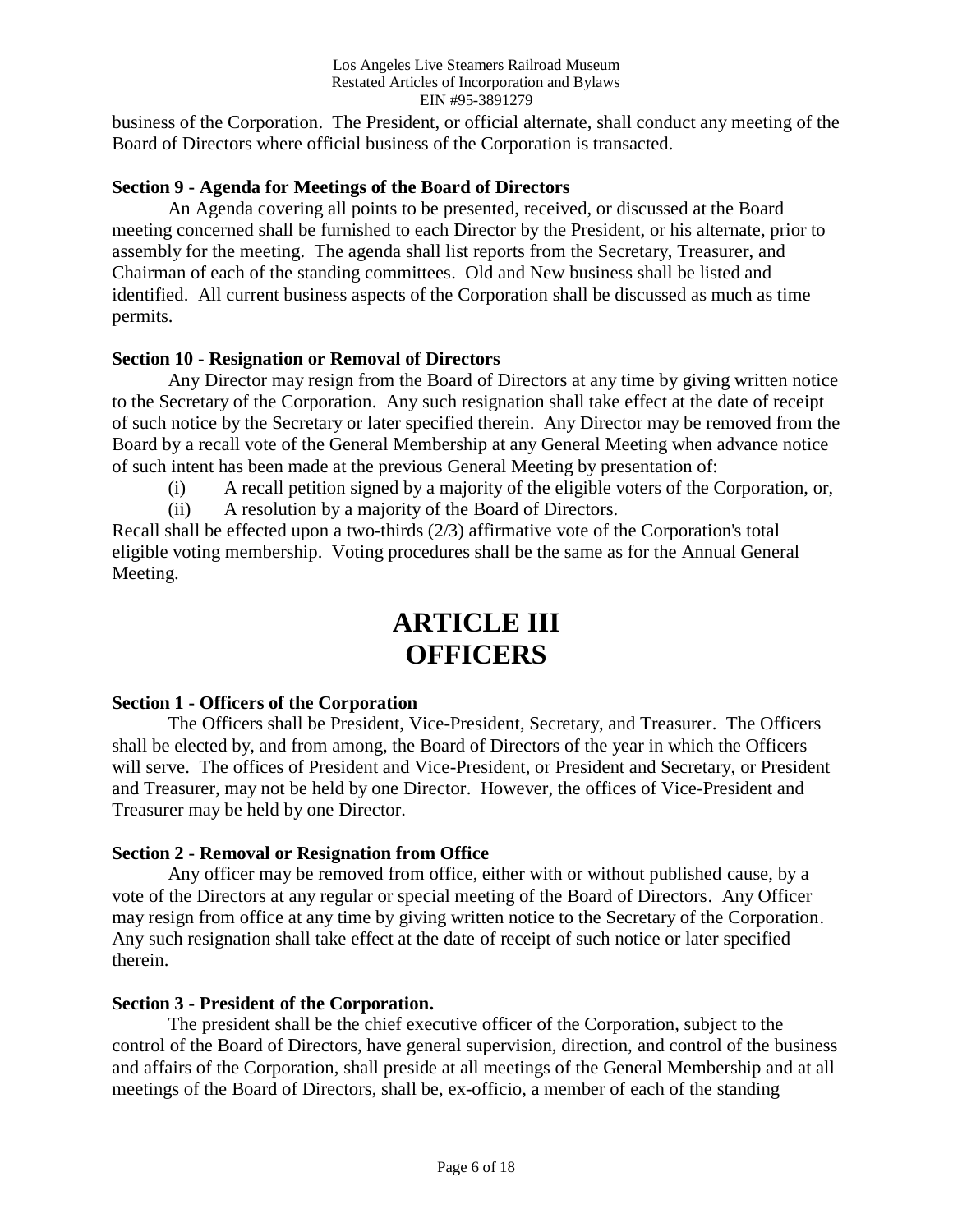committees, shall have the general powers and duties usually vested in the offices of President of a Corporation, and shall have such other powers and duties as may be prescribed by the Board of Directors or these Articles of Incorporation and Bylaws.

### **Section 4 - Vice President of the Corporation**

The Vice President shall, in the absence or disability of the President, perform the duties and exercise the powers of the President, and shall perform such other duties, as the Board of Directors shall prescribe.

#### **Section 5 - Secretary of the Corporation**

The Secretary shall keep, or cause to be kept, a book of minutes of the official meetings of the Board of Directors. The minutes shall include the time and place of each meeting; a list of the names of those present; a description of the business items discussed, and decisions reached; the Treasurer's Report, and any other items pertinent to the historical record of the Corporation. The Secretary shall receive from the Membership Committee Chairman at the end of each year a complete Membership Registration for that year which shows the same type of information as that listed in the yearly Los Angeles Live Steamers Railroad Museum Roster. The Secretary will keep the Membership Register in the permanent records of the Los Angeles Live Steamers Railroad Museum. The Secretary shall keep the Seal of the Corporation and shall affix the Seal to all documents requiring a Seal. The Secretary shall have all such other powers and perform all such other duties as may be prescribed by the Board of Directors or the Articles of Incorporation and Bylaws, and shall file all forms as required by the State of California and the Internal Revenue Service.

# **Section 6 - Treasurer of the Corporation**

- A. The Treasurer shall receive, record, and deposit in a corporate checking account all incoming funds of the Corporation, and shall pay them out by check as required by these Articles of Incorporation and Bylaws. A complete and detailed account of all receipts and disbursements shall be kept by the Treasurer, and shall be presented to the Board of Directors at each official meeting of the Board. The Treasurer shall prepare a general budget for presentation and ratification at the February meeting of the Board. The Treasurer shall prepare and distribute to each director at each meeting of the Board of Directors a summary balance sheet and a detailed report of income and expenditures that will show expenditures and available funds in each category of the general budget.
- B. The treasurer shall have the responsibility of ensuring compliance with all of the requirements of all tax and financial laws that apply to the Corporation. Tax returns and associated documents required by the State of California Franchise Tax Board, the Internal Revenue Service, and other governmental agencies shall be prepared by a California licensed Certified Public Accountant and shall be presented to the Board of Directors for approval and signature by the President of the Corporation within the time constraints of each said agency. All required forms and documents shall be promptly sent to such agencies and duplicate copies of said forms and documents shall be filed in the Corporation's Business Office. Complete, accurate, and timely preparation and transmittal of all required forms and documents are essential high-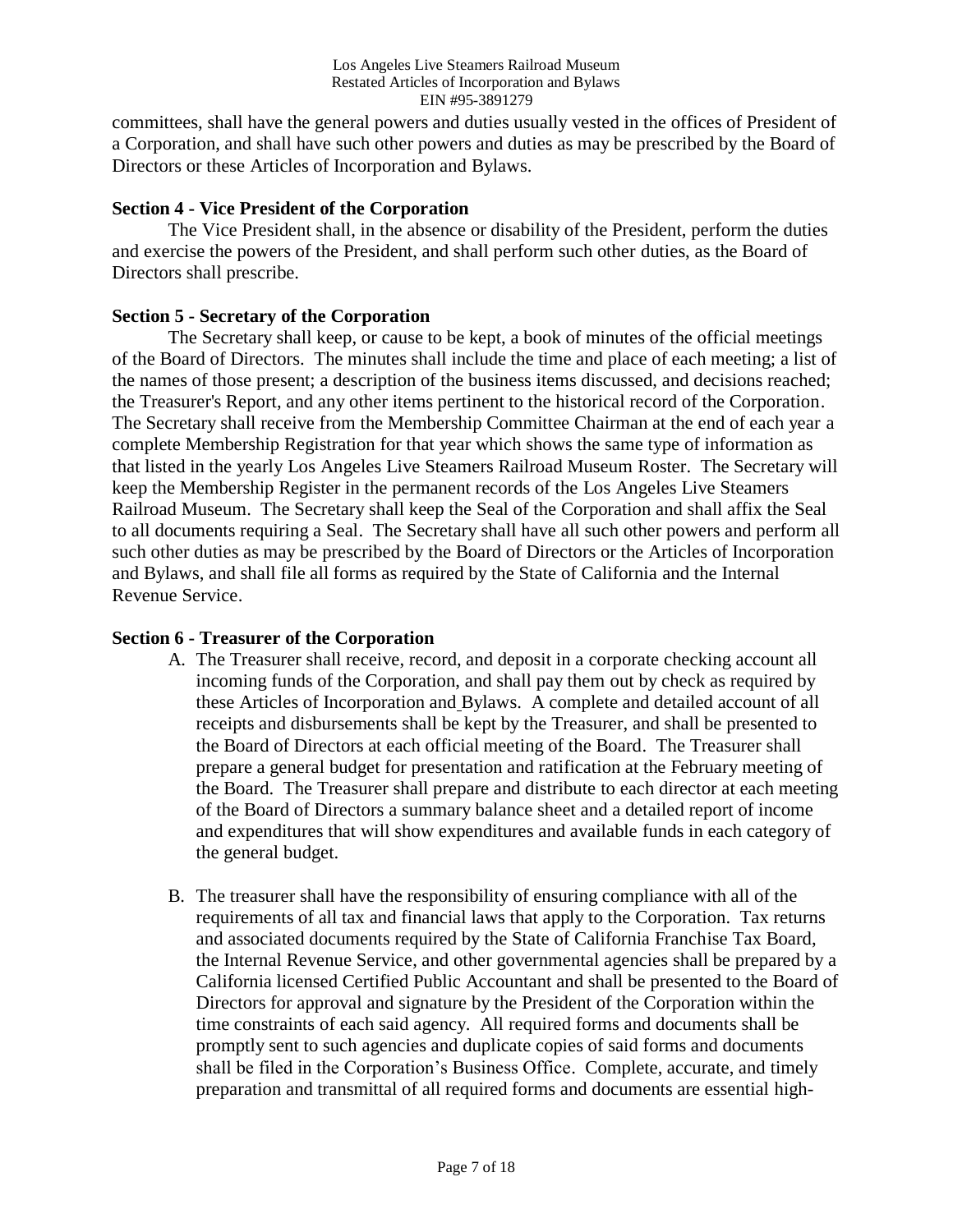priority functions of the Treasurer of the Corporation and may not be assigned to an Assistant without approval by a 2/3 majority vote of the Board of Directors.

#### **Section 7 - Assistants to the Officers**

The Board of Directors may appoint Assistants to any Officer as required. The Assistants may exercise only those powers of the Officers they assist as provided in these Articles of Incorporation and Bylaws and that are specifically designated and approved by a 2/3 majority vote of the Board of Directors.

#### **Section 8 - Subordinate Officers**

The Board of Directors may appoint such subordinate officers or agents as the business of the Corporation may require, and shall fix their terms of office up to a limit of the end of each calendar year or until a successor is appointed.

#### A. General Superintendent of the Corporate Facility

The General Superintendent will be responsible for the construction and maintenance of all corporate owned or controlled facilities and equipment except as otherwise specified by the Board of Directors, shall organize the work crews required to carry out the construction and maintenance of facilities and equipment under his jurisdiction and as required by Facility Change Requests which have been approved by the Board of Directors. The General Superintendent will be required to give a monthly report of activities under the Superintendent's jurisdiction to the Board of Directors at the Board Meeting. The General Superintendent will be considered as the Chairman of the Facilities Construction and Maintenance Committee.

#### B. Chairman of the Membership Committee

The Chairman of the Membership Committee may appoint two members to the Committee subject to approval of the Board of Directors. The Chairman and/or appointees shall interview prospective General Members to determine their qualifications. The Chairman shall present the names of qualified applicants to the Board of Directors for approval and shall introduce each new Member to the General Membership at the first meeting attended by the new member. The Chairman shall keep, or cause to be kept, at a place approved by the Board of Directors, a Membership Register showing the name of each member, address with a zip code, telephone number with area code prefix, occupation, date of becoming a Member, type of equipment under construction or completed, and type of personal activity, if any, preferred at the Los Angeles Live Steamer's Facility. The Chairman shall issue an identification card each year to each Resident, Non-Resident, Honorary, and Special Member. The Chairman shall receive all Membership fees and dues collected and shall turn the money over to the Treasurer of the Corporation. In the event of the temporary absence of the Chairman from the Los Angeles area for any reason, the Chairman shall appoint one of the Members of the Membership Committee, or a temporary assistant, to be acting Chairman. The Chairman of the Membership Committee shall, at the end of each calendar year, submit a complete Membership Register, with the same type of Membership information as that published in the LALSRM Roster, to the Secretary for inclusion in the permanent records of the Corporation.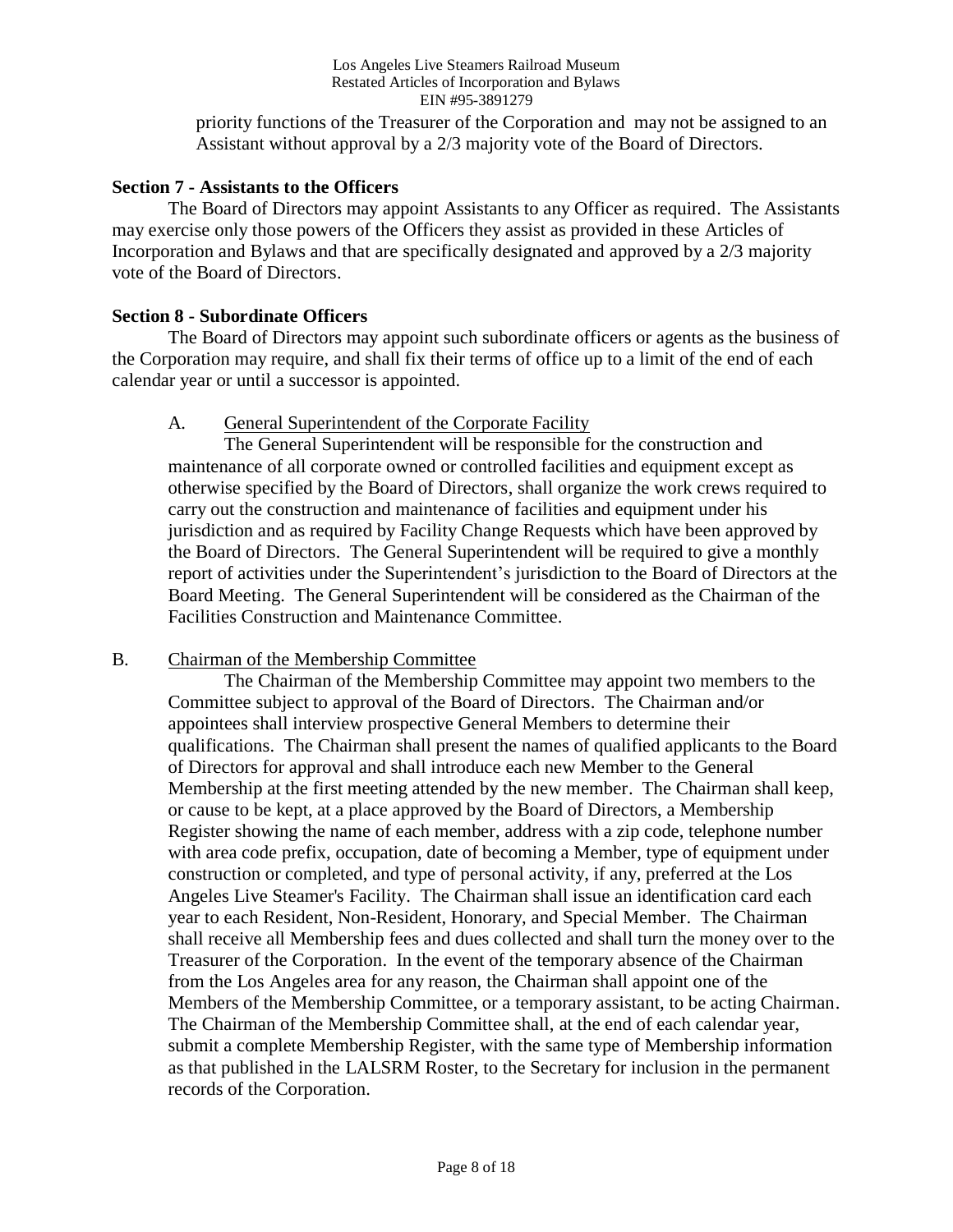# C. Chairman of the Program Committee

The Chairman of the Program Committee shall be responsible for arranging any entertainment and refreshments available for the General Meetings. The Chairman shall also arrange for the place of the meetings and cleanup of the area following the meeting. The Chairman shall arrange for assistants as required.

### D. Chairman of the Facilities Planning Committee

The Chairman of the Facilities Planning Committee shall be responsible for the planning of Facility additions, removals, and modifications with respect to right-of-way, tracks, buildings, air, water and electrical systems, public accommodations, parking, and beautification of the Facility, shall be responsible for proposals in the form of sketches, layout drawings, mockups, models, and any other medium that will allow an accurate review of a facility change by the Board of Directors, and as required, by the General Membership. The Chairman of the Facility Planning Committee shall process in conjunction with the General Superintendent, all Facility Change Requests (FCR) submitted by any Member before presentation to the Board of Directors for consideration and possible approval. The Facility Planning Committee shall consist of the Chairman and two (2) members. One member shall be the General Superintendent and the other member shall be appointed by the Board of Directors,

# E. Chairman of the Publicity Committee

The Chairman of the Publicity Committee shall be responsible, subject to approval by the Board of Directors, for the improvement of the corporate image in the eyes of the public. The Chairman may send photos and write-ups to news media as approved by the Board and may submit proposals on Facility Change Requests for improving the physical appearance of the Facility to the public. With the approval of the Board of Directors, the Chairman may invite the news media to the Facility and obtain cooperation from the General Members in providing the best possible photo coverage. The Chairman may also serve as Official Photographer and as Corporate Historian at the discretion of the Board of Directors and may have assistants, as required, appointed or approved by the Board of Directors.

#### F. Chairman of the Safety Committee

The Chairman of the Safety Committee shall be responsible for the inspection and operation of all equipment at the Club Facility, in accordance with the Safety and Operating Rules and the Articles of Incorporation and Bylaws of the Corporation, shall be responsible for the enforcement of the Safety and Operating Rules, and may appoint such assistants, with the approval of the Board of Directors, as may be necessary to carry out such inspections and enforcement. The Chairman shall see that each new member is issued a set of Safety and Operating Rules, shall see that all visiting engineers to the Club Facility have a set of Safety and Operating Rules available to them while operating equipment within the Facility, shall see that Safety and Operating Rules are conspicuously posted at all times at the Facility, and shall ascertain that all operating personnel are qualified for the position they occupy and its responsibilities.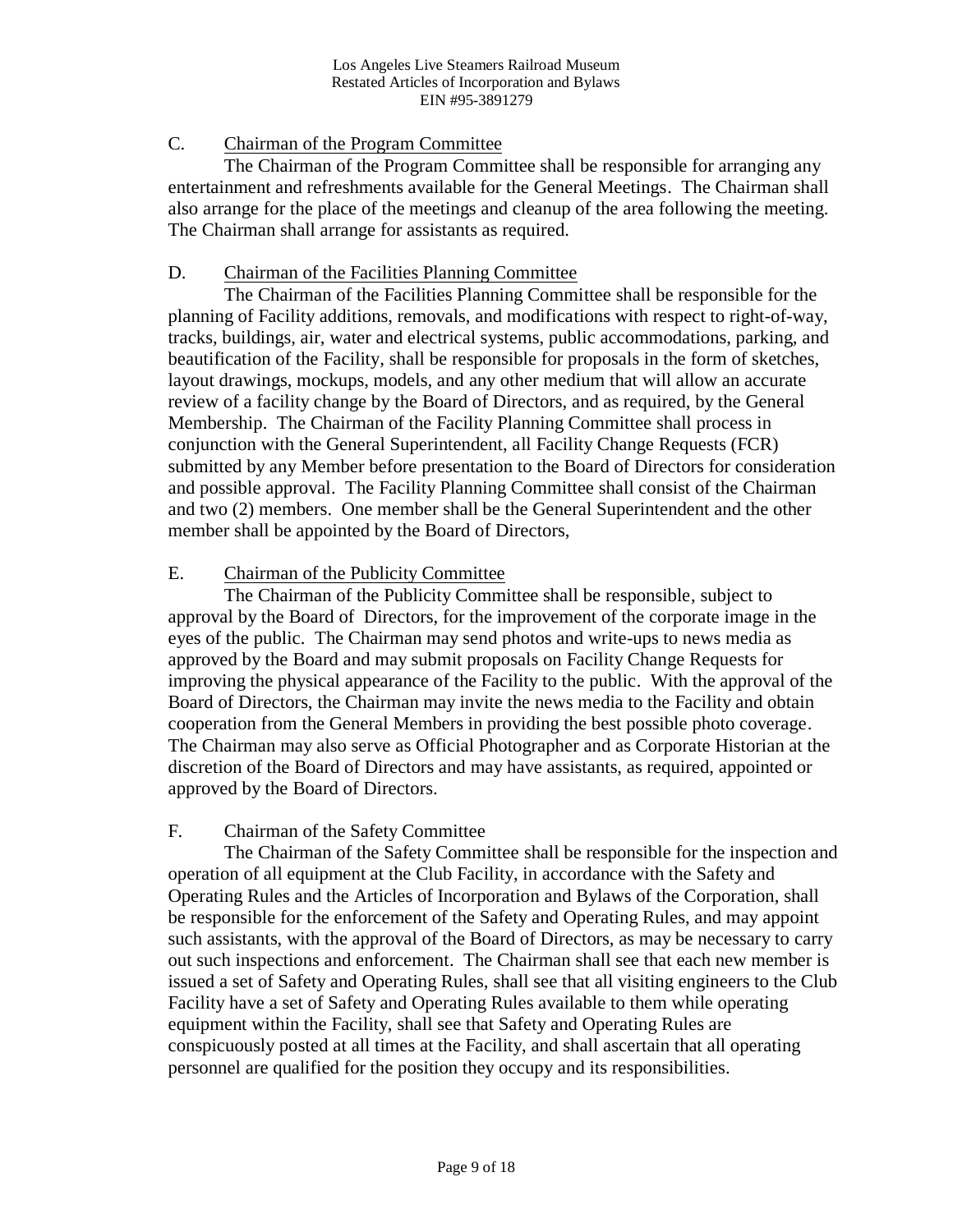# G. Chairman of the Standards Committee

The Chairman of the Standards Committee shall periodically submit to the Board of Directors reviews and recommendations for adoption or rejection of mechanical designs and configurations of railroad hardware such as wheel profiles, rail gauge and flangeway dimensions, trackside and overhead clearances, coupler plan view dimensions and height above railhead, braking systems, and any other items judged by the Board of Directors to qualify for application of Standards. Items proposed for standardization may be submitted by General Members or generated within the Standards Committee.

# H. Chairman of the Operations Committee

The Chairman of the Operations Committee shall periodically submit to the Board of Directors reviews of all phases of equipment operation at the Facility with recommendations for changes that are intended to improve the physical operations at the Facility in a safer, or more reliable, or more economical manner. Each FCR submitted to the Facility Planning Committee that may affect the physical operations at the Facility shall be forwarded to the Operations Committee for Study. An operations impact review of the FCR shall be returned to the Facility Planning Committee for presentation to the Board of Directors with the FCR. Changes to the LALSRM Safety and Operating Rules shall be reviewed by the Operations Committee.

# I. Appointment of Temporary Committees

The Board of Directors may appoint such temporary committees as may be necessary from time to time. The authority of each committee and the number of members per committee shall be decided by the Board and in accordance with the provisions stated in these Articles of Incorporation and Bylaws.

# **ARTICLE IV CORPORATE BUSINESS RECORDS AND EXPENDITURES**

#### S**ection 1 - Records**

The Corporation shall maintain adequate and correct accounting records of its business and properties and the actual receipts for all expenditures. All of such books and receipts shall be kept at a place designated by the Board of Directors, and available for inspection, on demand, by any regular Member. At no time shall such books and receipts be moved from their designated location except by order of the Board of Directors. The original of these Bylaws, or an exact copy thereof, as amended and brought up to date by the Secretary, shall be available, on demand, for inspection by any member. The Board of Directors shall review the need for secure off-site storage of the critical records of the Corporation and shall make such arrangements, as it deems appropriate.

#### **Section 2 - Checks to Pay Corporate Indebtedness**

Payment of money for notes, bills, statements, or other forms of approved Corporate indebtedness shall be made by check only from an account carried under the name of "Los Angeles Live Steamers Railroad Museum" as clearly imprinted on each check. Any two (2) of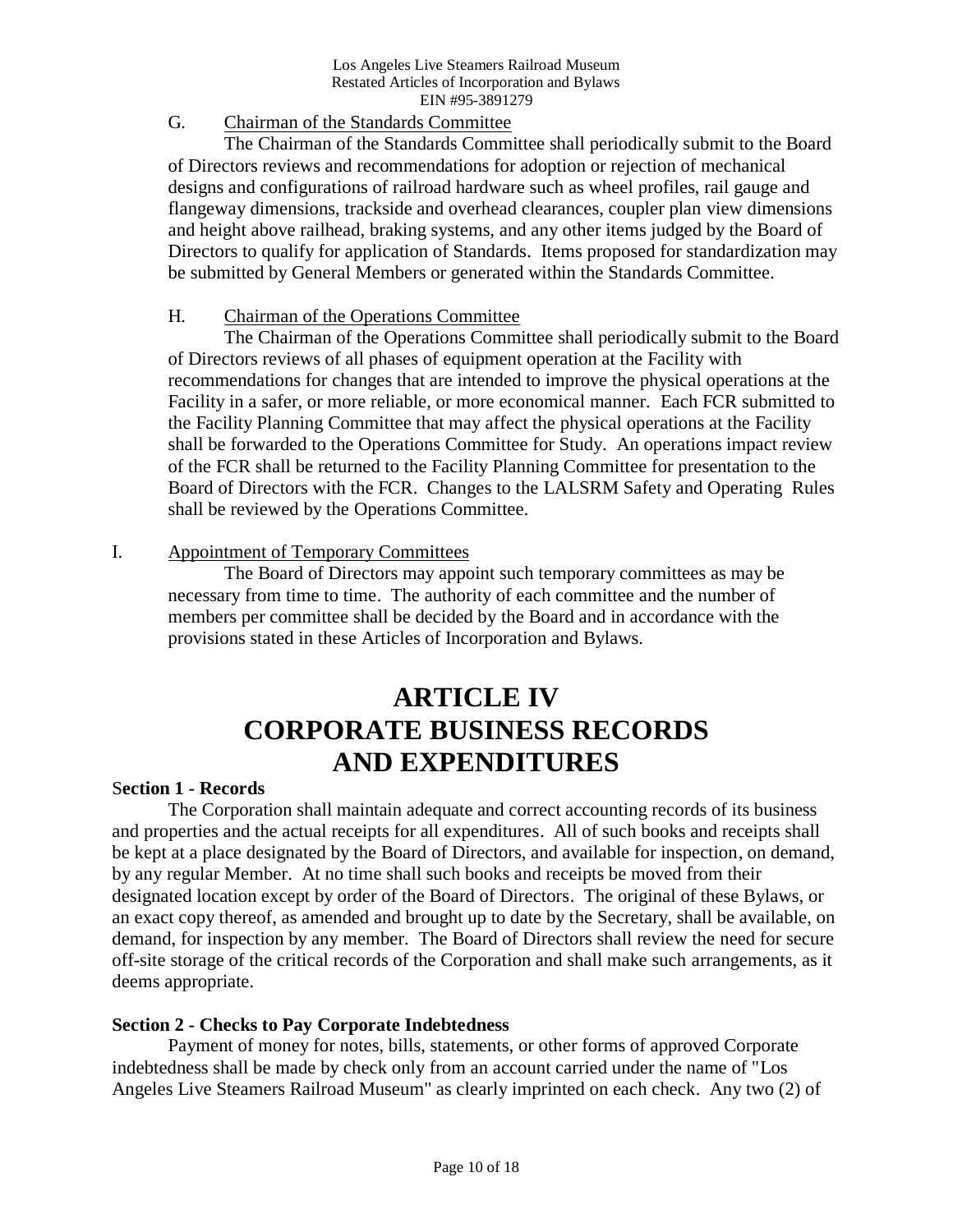the three (3) authorized signatures must appear on each check. Two (2) of the authorized signatures are the Treasurer and the President. The third signature, when required, may be any other qualified Board Member. Any expenditure must have the approval of the Board of Directors prior to the expenditure of any money whatsoever. At no time shall expenditure commitments be made unless sufficient funds exist to cover it. Any expenditure over five hundred dollars (\$500) shall be preceded by competitive bids before vendor selection is made by the Board of Directors. Competitive bidding may be suspended by a majority vote of the Board of Directors if emergency conditions at the Corporate facility require immediate attention.

# **Section 3 - Execution of Contracts**

The Board of Directors, except as otherwise specified in these Articles of Incorporation and Bylaws, may authorize an Officer of the Corporation, or any agent or agents of the Corporation, to enter into a contract or execute an instrument in the name of and on behalf of the Corporation. Such authority may be general or confined to specific instances. Unless so authorized by the Board of Directors, however, no Officer of the Corporation, nor agent or member, shall have any power or right to bind the Corporation by, or to, any contract or agreement, or to pledge its credit, or to render it liable for any purpose or for any amount.

# **Section 4 - Fund For Track Relocation** *(Added July 2000)*

# A. Fund Established

In order to provide money for the possible need to relocate track west of the tunnels to accommodate the construction of a railroad extending from Travel Town eastward towards the Los Angeles Zoo there is hereby established a special fund to be designated hereinafter as the "Tehachapi Loop Account".

#### B. Separate Account

Money for the Tehachapi Loop Account shall be maintained separate from all other funds of the Corporation and shall be deposited in an interest bearing account. Funds shall remain in this account until authorized to be removed in the manor set forth in Subsection (E) below. In order to obtain the greatest possible return on invested money, the Board of Directors may authorize the relocation of the Tehachapi Loop Account from one institution to another.

#### C. Source of Funds

The Board of Directors shall annually allocate money from the Corporation's general funds to the Tehachapi Loop Account in an amount equal to not less than two thousand dollars (\$2000.00). Any donations received by the Corporation that are specifically designated for the Tehachapi Loop Account shall not be included in the twothousand dollar (\$2000.00) annual minimum allocation.

#### D. Annual Report

The Treasurer shall provide the Board of Directors with an annual report at their December meeting showing both the total amount in the Tehachapi Loop Account and the amount attributed to the Tehachapi Loop Account during the preceding twelve (12) months.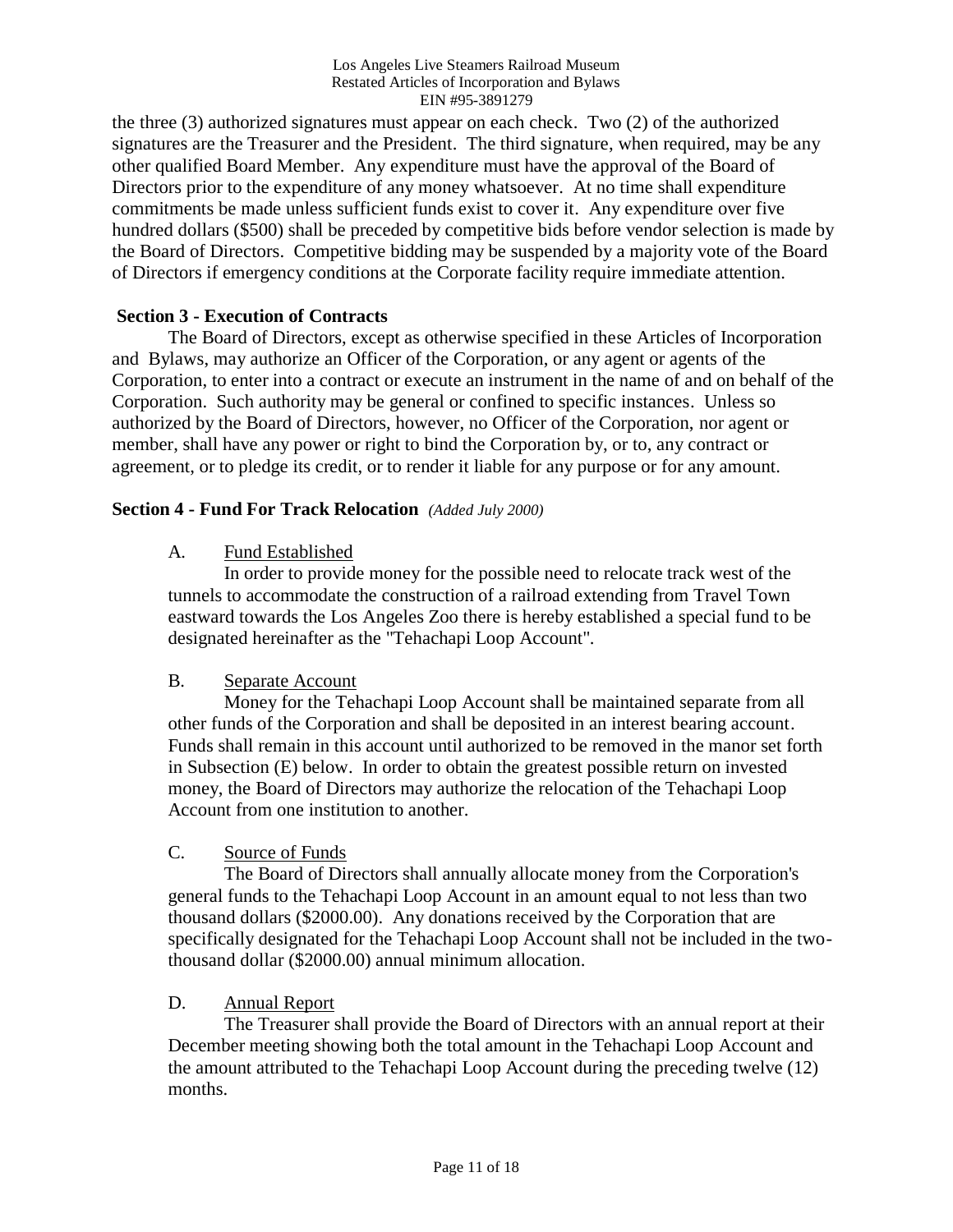- E. Removal of Money from the Tehachapi Loop Account Money may be removed from the Tehachapi Loop Account as set forth below:
	- (i) Relocation of Track

Money may be removed from the Tehachapi Loop Account for the purpose of track relocation as described in Subsection (A) above. Authority to remove money from the Tehachapi Loop Account for the purpose of track relocation shall require an affirmative vote by not less than six (6) members of the Board of Directors.

# (ii) Other Expenditures

Money may be removed from the Tehachapi Loop Account for purposes other than track relocation when determined necessary by the Board of Directors and approved by the Voting Membership. Approval by the Voting Membership shall be in the same manner as required for amendments to the bylaws as set forth in Section 2 of Article X. *(Sec. E Amended July 15, 2000)*

# **Section 5 - Distribution of Assets**

Upon the dissolution of this organization, assets remaining after payment or provision for payment of all debts and liabilities of the Corporation shall be distributed for one or more exempt purposes within the meaning of section  $501(c)(3)$  of the Internal Revenue Code, or corresponding section of any future federal tax code, or shall be distributed to the federal government, or to a state or local government, for a public purpose.

*(Added November 1993. Section number revised July 2000. Section Revised August 27, 2014 to comply with IRS 501(c)(3) Regulations)*

# **ARTICLE V MEMBERSHIP**

#### **Section 1 - Eligibility for Membership**

Any person interested in the purpose of the Corporation as specified in the Preamble of the Restated Articles of Incorporation and Bylaws is eligible for membership.

#### **Section 2 - Prospective Members**

Prospective Members shall be sponsored by at least two (2) members in good standing.

#### **Section 3 – Consideration**

Applications of all prospective Members shall be referred to the Membership Committee for consideration.

#### **Section 4 - The Decision of the Acceptability of an Applicant**

The acceptance of an applicant for Membership will be subject to ratification by the Board of Directors after approval of the applicant by the Membership Committee.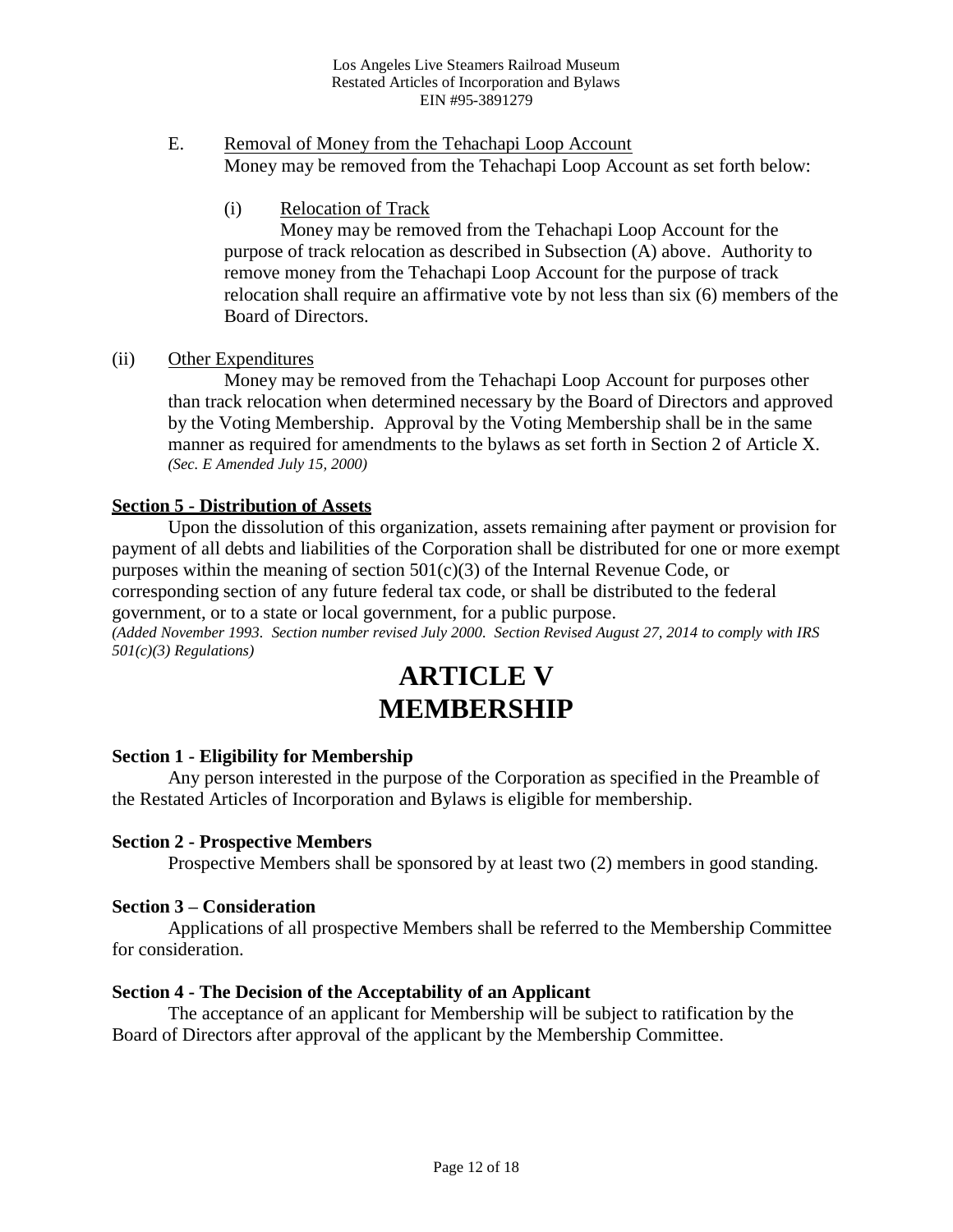# **Section 5 - Closing and Reopening Membership**

Membership may be closed with good cause to prospective new Members and reopened later only by a majority vote of the Resident and Honorary General Membership.

#### **Section 6 - Suspension or Expulsion from Membership**

Any member may be suspended or expelled from Membership in the Corporation for good cause by a two-thirds (2/3) majority vote of the resident and Honorary General Membership after due consideration.

# **Section 7 - Notification of Suspension or Expulsion**

A member who is being considered for suspension or expulsion shall be notified in writing to that effect by the Secretary at least ten (10) days prior to the General Meeting at which the case is to be considered. The Secretary shall also notify the General Membership of the consideration in the Notice of the Meeting. *(Amended July 15, 2000)*

# **Section 8 - Reinstatement to Membership**

A Member who has been suspended or expelled from Membership for good cause may later be reinstated by a two-thirds (2/3) majority vote of the Resident and Honorary General Membership. The regular initiation fee and annual dues will be charged in the same manner as for a new member. Any former member who, for any reason other than suspension or expulsion, is absent for a period not exceeding four years, may be reinstated at the discretion of the Board of Directors without payment of an initiation fee or back dues. Current dues must be paid with the application for reinstatement, as shown for new Members.

# **Section 9 - Liability of Members**

Members shall not be personally liable for the debts, liabilities, or obligations of the Corporation.

#### **Section 10 - Liabilities of Officers and Directors**

Officers and Directors shall not be personally liability for the debts, liabilities of obligations of the Corporation.

#### **Section 11 - Resident Membership**

A Resident Member shall be one who resides within a 60 statute mile radius from the Los Angeles Live Steamers Railroad Museum Facility.

#### **Section 12 - Non-Resident Member**

A. Definition of a Non-Resident Member

A Non-Resident Member may be one who resides sixty (60) statute miles or more from the Los Angeles Live Steamers Railroad Museum Facility but who meets all qualifications otherwise for Resident Membership.

#### B. Restrictions of Privileges

Non-Resident Members shall not have the privilege of voting, but will be allowed all other Membership benefits, except as otherwise provided.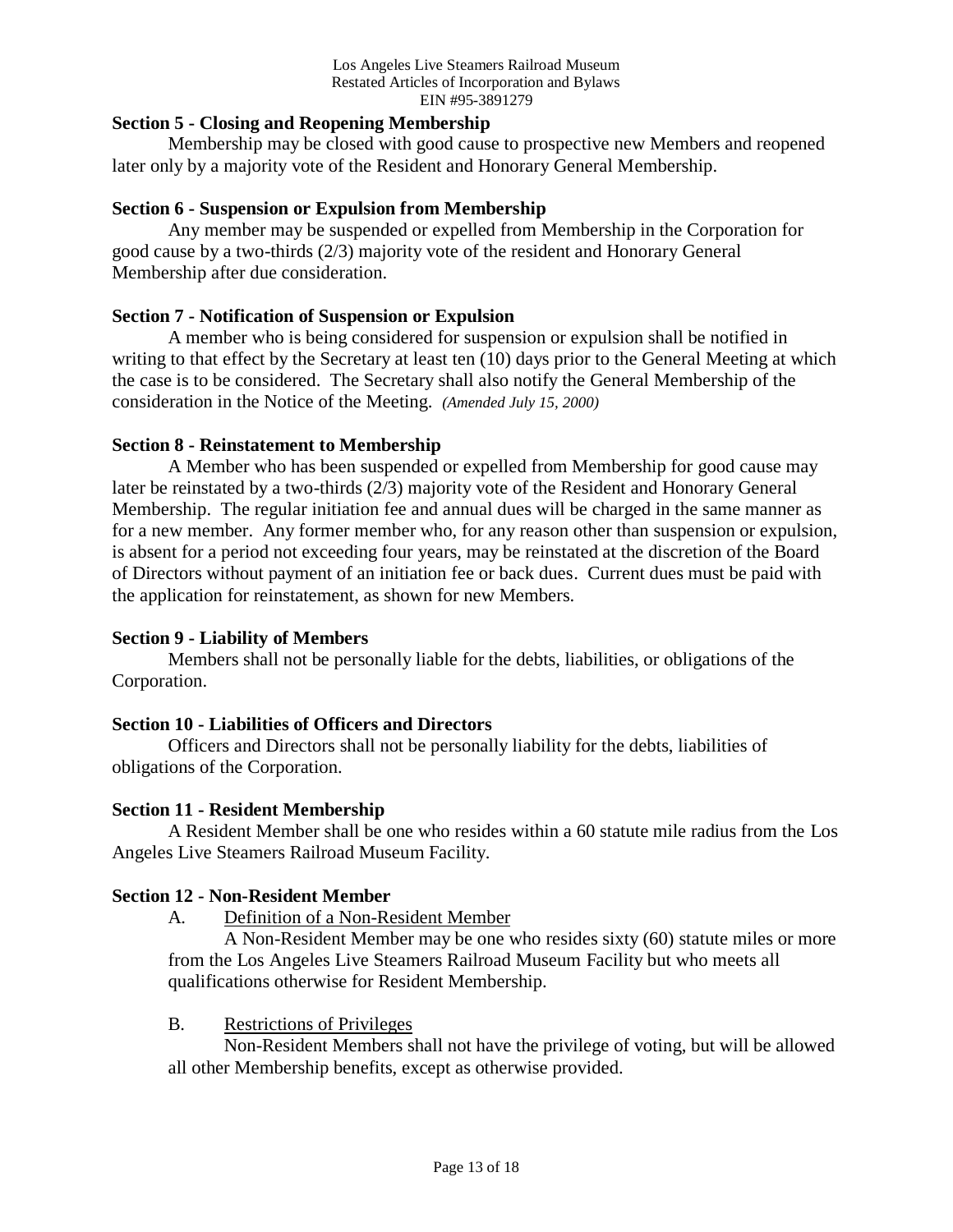### **Section 13 - Honorary Membership**

A. Eligibility

Any person who owns and operates a live steam locomotive and/or a live steam farm tractor, and/or a live steam stationary engine, of 3/4 inch to the foot scale or larger, and/or who has made an outstanding contribution to the Los Angeles Live Steamers Railroad Museum, or to the Fraternity of Live Steam Hobbyists, may be eligible for nomination as an Honorary Member of Los Angeles Live Steamers Railroad Museum.

# B. Nomination Investigation and Election

Any Member in good standing may nominate a prospective Honorary Member by submitting the qualifications of the nominee to the Secretary. The Board of Directors shall appoint a committee of three Members in good standing, excluding the sponsor of the nominee, to investigate the qualifications of the Nominee. The findings of the Committee shall be presented to the Board of Directors for further consideration and possible presentation to the General Membership. A three-fourths (3/4) majority vote of the General Membership shall be required to elect a Nominee to Honorary Membership.

C. Privileges

Honorary Members shall have all of the privileges of a Resident Member.

# **Section 14 - Special Members**

A. Definition of a Special Member

By a majority vote of the Board of Directors, Special Membership may be conferred on qualified persons who actively promote the Live Steam Hobby or who perform unique services on behalf of the Los Angeles Live Steamers Railroad Museum.

B. Rights of a Special Member

Special Membership shall have the same rights as a Non-Resident Member.

# **Section 15 - Charter Members**

Charter Members are founding members of the Los Angeles Live Steamers Railroad Museum. *(Added November 1993)*

#### **Section 16 - Junior Members**

A Junior Member must be fourteen (14) years old and less than eighteen (18) years old. When the Junior Member reaches eighteen (18) years of age, the Resident Member dues payment schedule goes into effect, except that the current year's dues may already have been paid. The initiation fee normally required for new Resident Members shall be waived. A Junior Member must be sponsored by a Resident Member in good standing who is willing to instruct and be responsible for the Junior Member. *(Amended November 1995)*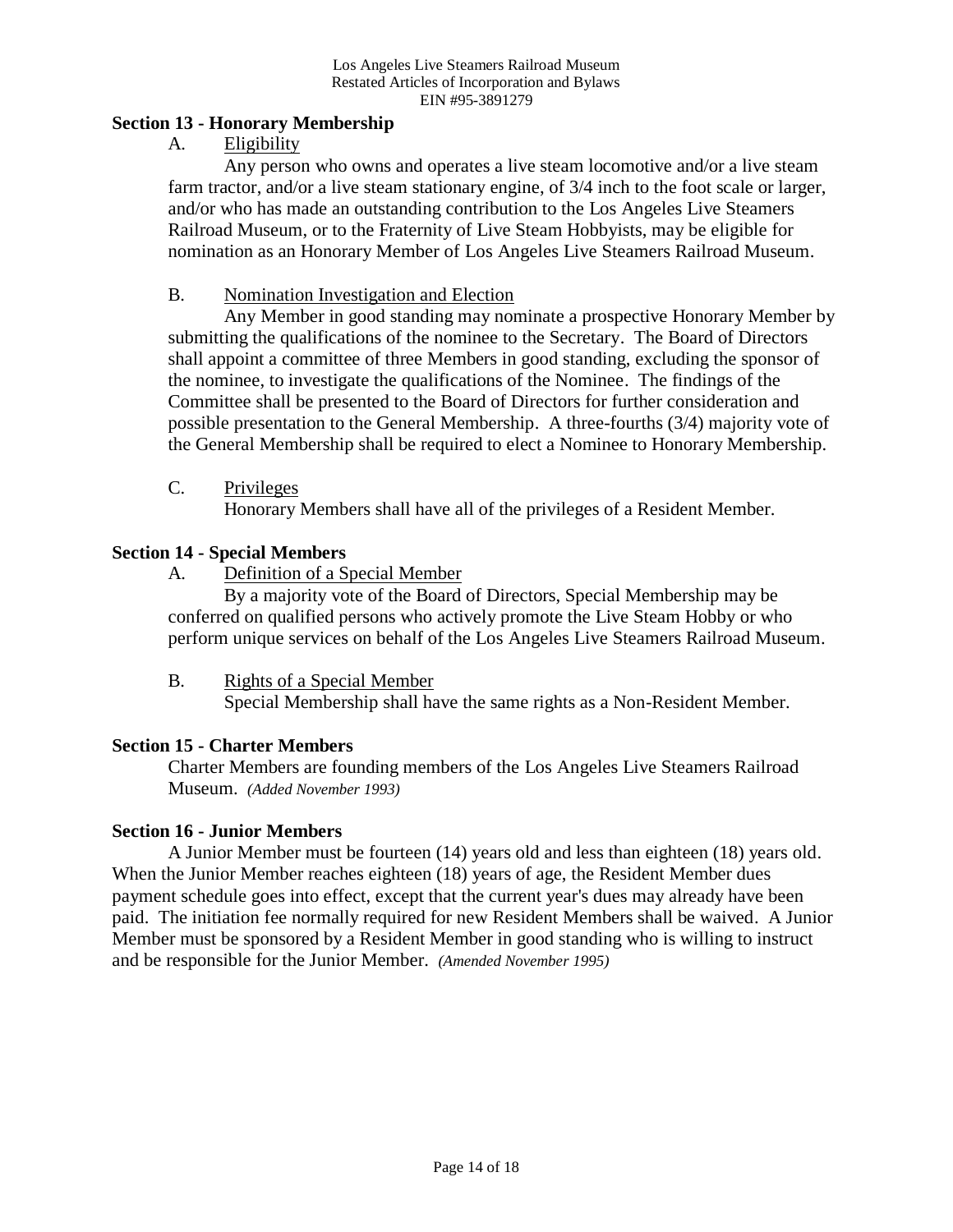# **ARTICLE VI INITIATION FEE AND DUES**

# **Section 1 - Resident Members**

# A. Initiation Fees

The initiation fee shall be one hundred dollars (\$100.00) payable in advance of admission of a candidate to General Membership as a Resident Member. The initiation fee may be waived under reciprocal membership agreements with clubs as approved by the Board of Directors. (Note: Such an agreement exists with the Southern California Live Steamers.)

# B. Annual and Monthly Dues

The annual dues shall be one hundred dollars (\$ 100.00) if paid prior to March 31 of the year concerned. The rate shall be eighty-five dollars (\$85.00) if joining during the second calendar quarter, seventy dollars (\$70.00) during the third quarter, and fifty-five dollars (\$55.00) during the fourth quarter. All dues are payable to the Secretary, or an alternate appointed by the Board of Directors, if paid by mail. Payments in person shall be by cash, credit card, check, or money order to a Collector appointed by the Board of Directors.

### C. Special Hardship Consideration

Members who are on low fixed incomes, engaged in active military service, full time students, and other special hardship situations may apply to the Board of Directors for a special annual rate of \$20.00. Such application shall be made each year.

#### D. Notification of Delinquent Members

The Chairman of the Membership Committee shall send a written notice to any member on the roster who has not paid his annual dues by February 1 of the year concerned. The notice shall call attention to the Articles of Incorporation and Bylaws, Article VI, Section 1, Paragraph E. No further notice will be given.

#### E. Dropping of Delinquent Members

Any Member on the Roster, except Honorary Members, whose dues for that year are not paid by February 1 of that year, shall be dropped from membership unless the member notifies the Chairman of the Membership Committee in writing, of financial hardship prior to February 1 of the year concerned. After such notification, the member will be granted an extension of time to July 1 of the year concerned to make his payment in full, but not have any voting rights during the period of grace.

#### F. Reinstatement of Delinquent Members

A dropped member seeking reinstatement shall pay the initiation fee and dues in the same manner as defined for new members in these Articles of Incorporation and Bylaws except as provided in Article V, Section 8.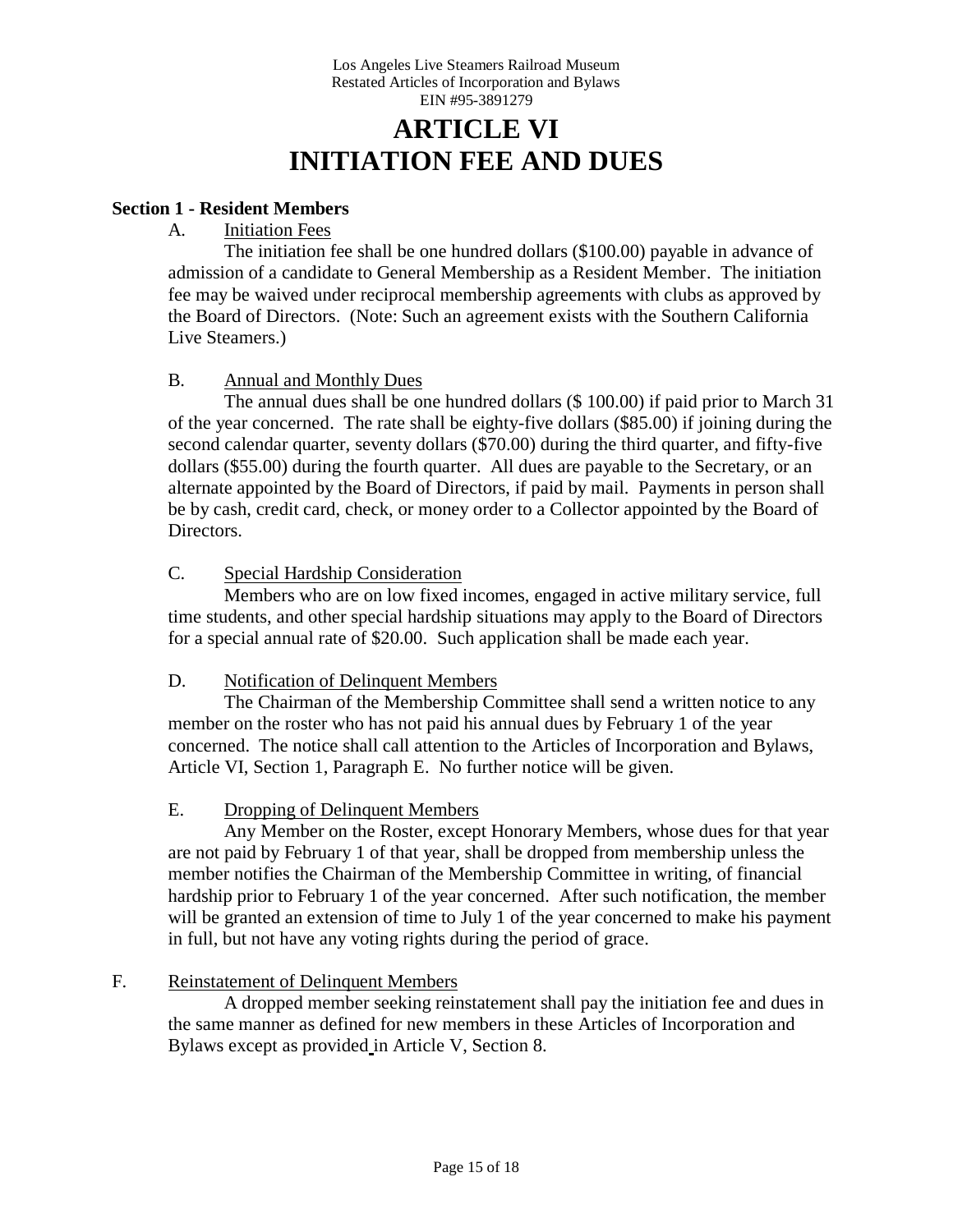#### **Section 2 - Non-Resident Members**

No initiation fee shall be charged to Non-Resident Members. Dues shall be thirty dollars (\$30.00) per calendar year payable in the same manner as Resident Member dues. If joining in the second quarter of the membership year, the dues are \$25.50; third quarters are \$21.00, and fourth quarters are \$16.50.

#### **Section 3 - Junior Members**

No initiation fee shall be charged to Junior Members. Dues shall be twenty dollars (\$20.00) per calendar year payable in the same manner as Resident Member dues.

#### **Section 4 - Honorary Members**

Honorary Members will not be required to pay an initiation fee or annual dues.

#### **Section 5 - Special Members**

Special Members will not be required to pay an initiation fee or annual dues

#### **Section 6 - Charter Members**

Charter Members are not required to pay dues. *(Added November 1985)*

# **ARTICLE VII RESPONSIBILITIES OF PARTICIPANTS**

Any person involved or participating in any activity or event whatsoever at the Corporate Facility shall be considered as acting with full cognizance of the applicable portions of these Articles of Incorporation and Bylaws and the Safety Rules and Operating Regulations of the Corporation and therefore shall be bound to abide by them.

# **ARTICLE VIII SAFETY RULES**

The Board of Directors shall promulgate Safety Rules and Operating Regulations governing the operation of all equipment located at the Facility and shall revise and update them as required. A copy of the Safety Rules and Operating Regulations shall be issued to each new member; shall be issued to current members upon request, shall be conspicuously posted at the Corporate Facility at all times; and shall be appended to these Articles of Incorporation and Bylaws in the files maintained in the Corporation's Business Office .

# **ARTICLE IX CORPORATE SEAL**

The Corporate Seal shall be circular in form, and shall have inscribed therein the name of the Corporation, the date of incorporation, and the words "California Corporation."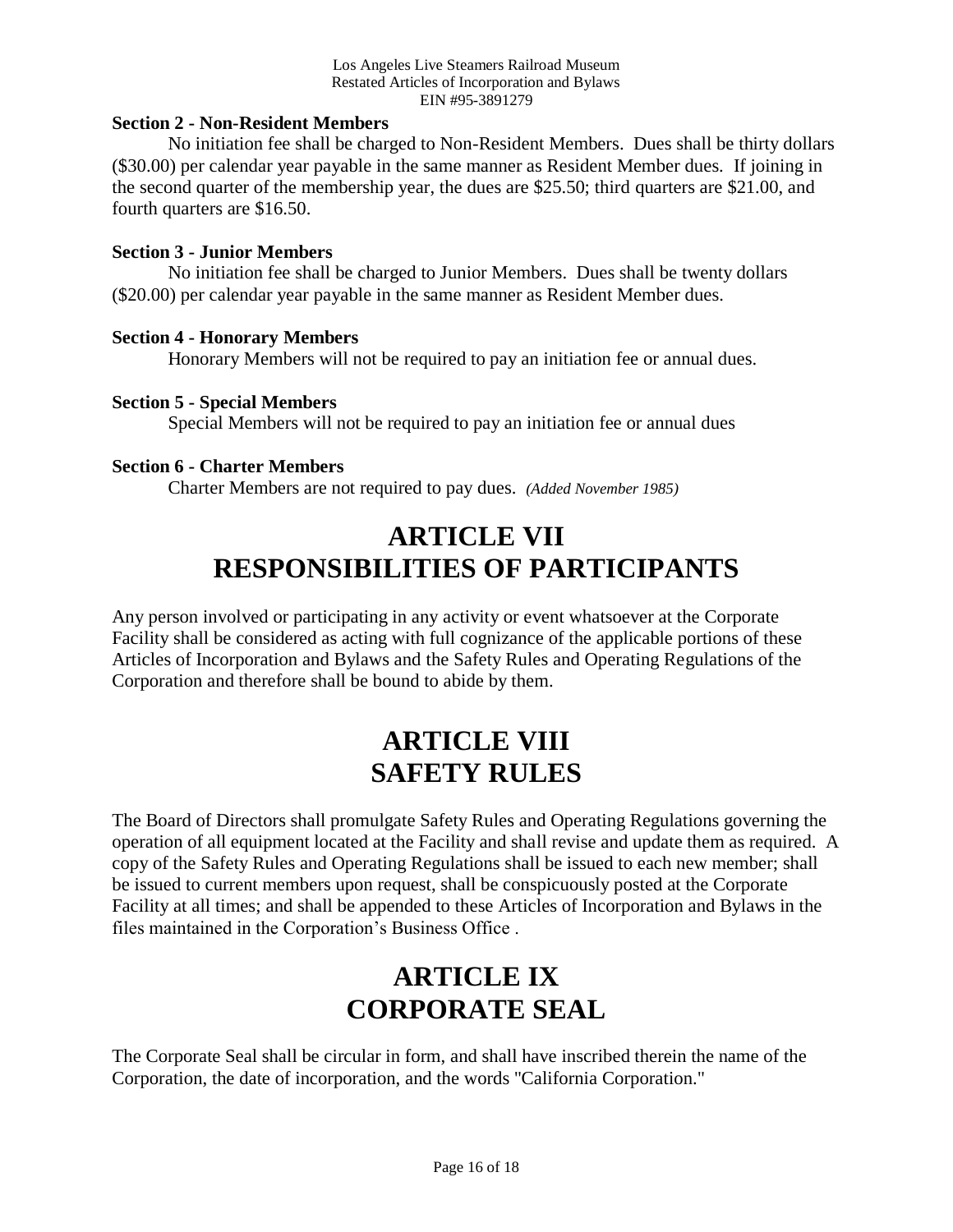# **ARTICLE X AMENDMENTS TO THE ARTICLES OF INCORPORATION AND BYLAWS**

#### **Section 1 - Amendments by the Membership**

Incorporation and Bylaws may be repealed and replaced or modified, in part or in whole, at any General Meeting where advance notice of such intent has been given following the filing of a petition with the Secretary that is signed by a majority of the General Resident and Honorary Membership. A quorum of at least twenty-five (25) members eligible to vote shall be present or represented by absentee ballots to vote on the proposed changes to the Articles of Incorporation and Bylaws. A two-thirds (2/3) majority of the vote shall be required for adoption of the proposed changes.

# **Section 2 - Amendments by the Board of Directors**

Subject to approval by a two-thirds (2/3) majority vote of a quorum of at least twenty-five (25) Members eligible to vote in person or represented by absentee ballots at a General Meeting where advance notice of such intent has been given, the Board of Directors may adopt, repeal, or amend any Articles of Incorporation and Bylaws other than an amendment changing the authorized number of Directors on the Board of Directors.

# **Section 3 - Record of Changes to the Bylaws**

When a change to the Articles of Incorporation and Bylaws is adopted, it shall be recorded, with the date of adoption, in the Book of Bylaws in the appropriate place. When the Articles of Incorporation and Bylaws is repealed, the fact of repeal, with the date, shall be recorded in the Book of Bylaws. The adopted new or the amended and revised Articles of Incorporation and Bylaws shall be promptly filed with the California Secretary of State and when the certified copy of the Articles of Incorporation and Bylaws are received by the Corporation, they shall be filed in the Corporation's Business Office.

# **ARTICLE XI MEMBERSHIP ROSTER AND BULLETIN**

#### **Section 1 - Membership Roster**

As soon as possible each year, after February 1, a Membership Roster shall be printed and distributed to all members. The Roster shall contain the names and titles of all Officers, the names of the Directors, a list of all Standing Committees and the Chairman and Members thereof, the titles and names of Safety and Security personnel, the name of each Member, and the years of membership, address and zip code, phone number, listing of equipment under construction and/or operating, as space permits, a page of recommended wheel gauge and coupler dimensions, and a list of basic Safety Rules. Several blank pages shall be furnished, if possible, for written data, addresses, names, etc.